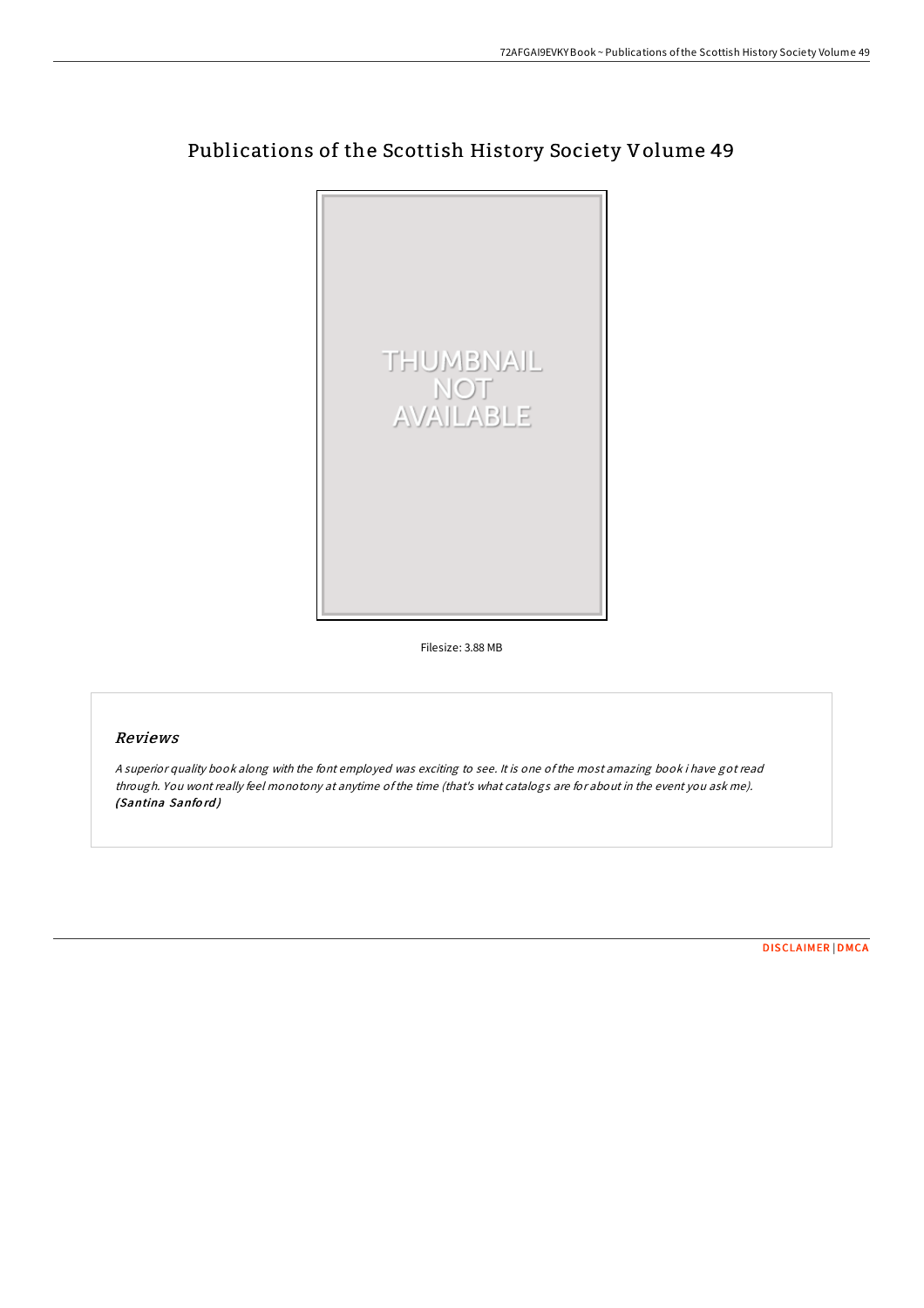## PUBLICATIONS OF THE SCOTTISH HISTORY SOCIETY VOLUME 49



To read Publications of the Scottish History Society Volume 49 eBook, you should access the button listed below and save the file or have access to additional information that are in conjuction with PUBLICATIONS OF THE SCOTTISH HISTORY SOCIETY VOLUME 49 book.

RareBooksClub. Paperback. Book Condition: New. This item is printed on demand. Paperback. 58 pages. Original publisher: Washington, D. C. : U. S. Dept. of Education, Office of Educational Research and Improvement, National Center for Education Statistics, 1999. OCLC Number: (OCoLC)43029275 Subject: Teacher turnover -- United States -- Forecasting. Excerpt: . . . Data Sources 7 generation. As this generation retires, there may be The first assumption has been shown to be rea-relatively fewer people in their forties and fifties who sonable and would have minimal impact on the become newly hired teachers thus pushing the aver-model in any case because of the small relative size age age of newly hired teachers lower. However, of the part-time teaching force. Assumption 2 regard-programs to encourage the rehiring of retirees may ing the age distribution of new teachers should have partially diminish this effect. a generally small impact as it affects only a relatively Estimates of the number and percentages of newly small proportion the teaching force every year. If the hired public and private school teachers were tab-age distribution of the newly hired teachers sustained ulated for seven different age categories and for the a long-term and large change early in the projection three types of newly hired teachers (table A5). For all period, however, it could result in some shift in overnewly hired public school teachers, slightly less than all newly hired teacher demand. While there were one half were under 30, while a quarter each were few statistically significant differences in continuation between 30 to 39 and between 40 and 49. Roughly rates over time, comparisons of the demand for two-thirds of the newly hired public school teachers, newly hired teachers using the continuation rates who had not taught in the previous year, were new from each of...

Read [Publicatio](http://almighty24.tech/publications-of-the-scottish-history-society-vol-2.html)ns of the Scottish History Society Volume 49 Online D Download PDF [Publicatio](http://almighty24.tech/publications-of-the-scottish-history-society-vol-2.html)ns of the Scottish History Society Volume 49